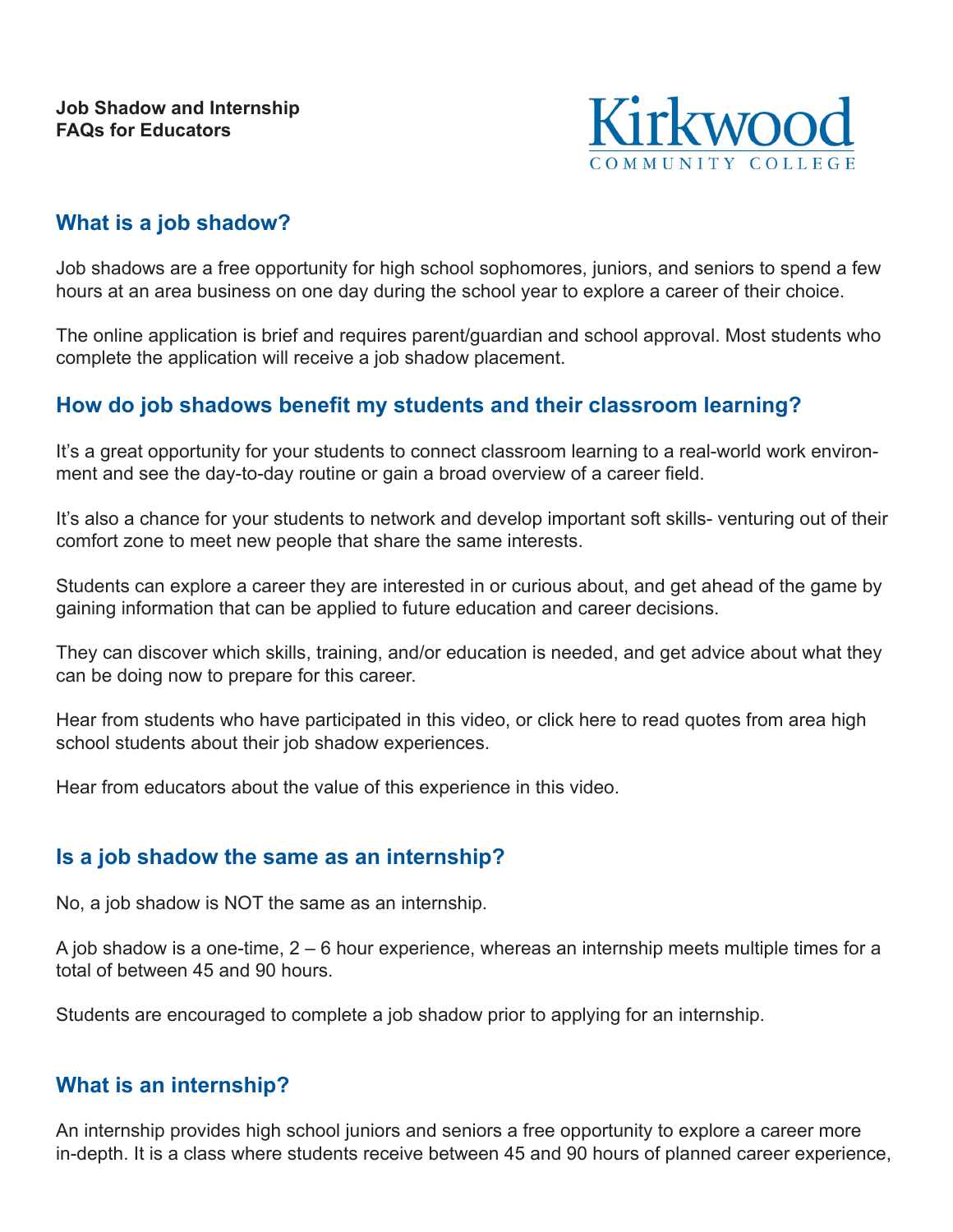and develop employability skills through intern career development meetings.

Internships are available to students year-round, beginning with the summer after sophomore year and ending the spring of senior year.

The online application process requires a teacher recommendation, a personal recommendation, school approval, and an interview. Not all students who apply will receive an internship placement.

Students should speak with their school counselor if they are interested in an internship.

### **How can I help my students become aware of job shadow opportunities?**

Post your school's job shadow deadline in your classroom so students have a daily visual reminder. Check with your school counseling office for the deadline.

Encourage students to sign up for a job shadow that fits their interests and/or is relevant to the courses you teach. Click here to become familiar with all of the options available. For most students, we would recommend the Group Job Shadow Opportunities which allow students to explore several careers during one job shadow.

Ask your classes if anyone has either completed or signed up for a job shadow. Take a few minutes to discuss their completed or upcoming job shadows and how what they learned or will learn at the business site relates to what they are learning at school.

## **Which students are eligible to apply for a job shadow?**

High school sophomores, juniors, and seniors in Benton, Cedar, Iowa, Johnson, Jones, Linn, and Washington counties are eligible to explore a career of their choice through the Workplace Learning Connection job shadow program beginning Aug. 1.

## **What is the time commitment for a job shadow?**

Job shadows are a one-day, one-time experience, typically a 2 – 6 hour excused absence from the school day.

### **How much do job shadows cost?**

Workplace Learning Connection works in partnership with your school district to provide job shadows at no cost to students or their families.

### **Which career fields are available?**

There are opportunities for nearly every career field and level of education available in the region, some of which are likely related to the courses you teach.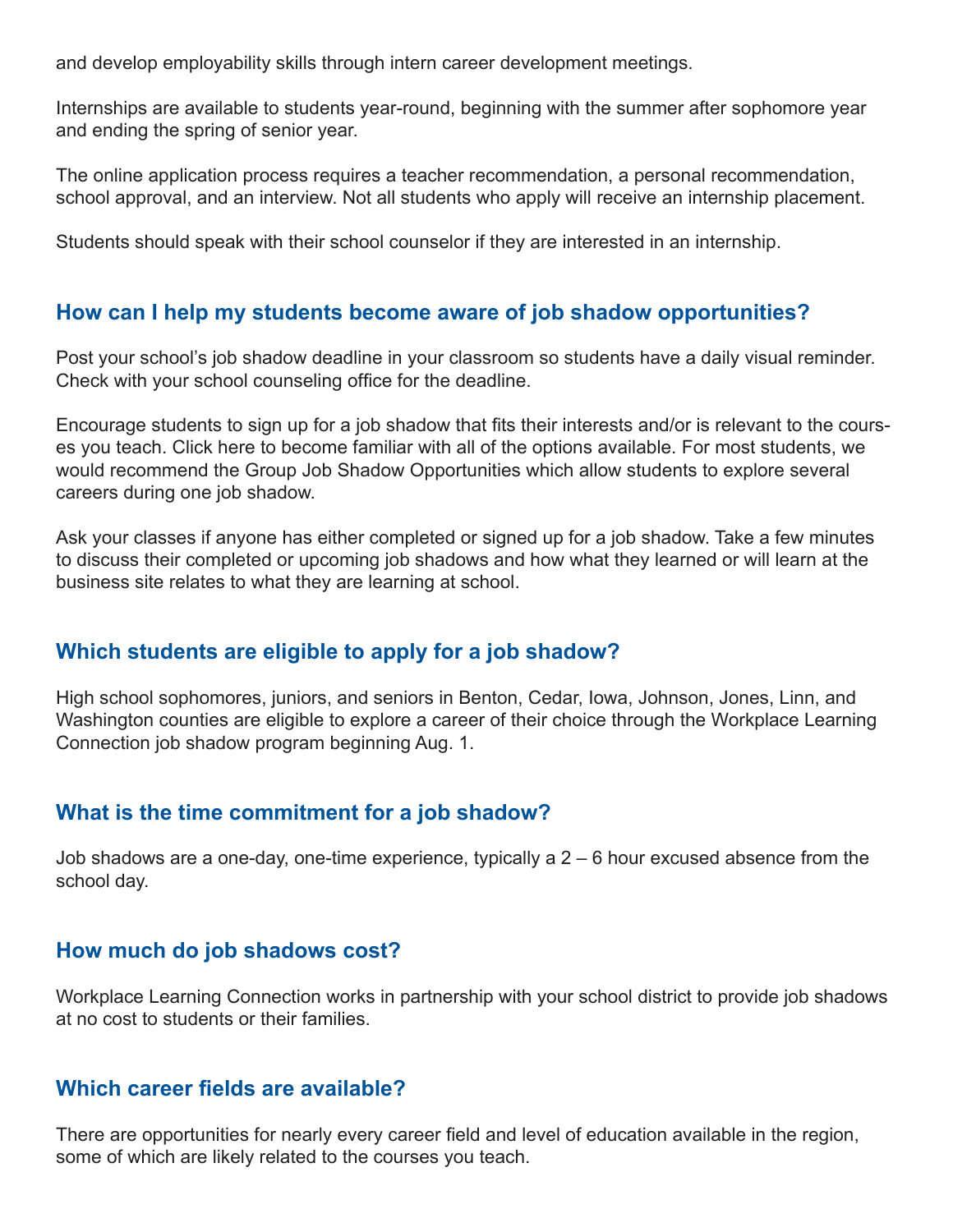Click here to take a look at all of the options available for job shadows; options are updated during the summer.

### **If a student is unsure about which job shadow to choose, what would you recommend?**

If students are unsure about which career to choose, they can meet with their school counselor or find career assessments at www.workplace-learning.org under Student Resources.

We would encourage any student who has not completed a job shadow or who is unsure of their career path to choose a Group Job Shadow. The Group Job Shadow Opportunities allow students to explore several careers in one job shadow whereas the Career Choices are specific to one career.

### **When can students apply for a job shadow?**

Students may access the online portal system from Aug. 1 to a date in Sept. determined by your school, generally around the second Friday of Sept.

### **How do students apply for a job shadow?**

Students should click here to explore career choices available and apply for ONE job shadow - they click on a photo, look through the choices, then click Apply.

## **Is transportation provided to/from the job shadow?**

Generally speaking, transportation is NOT provided and must be arranged by the student. If it is not possible for your student to drive themselves or to arrange for someone such as a parent or guardian to take them, check with your school to see if transportation is available.

In most cases, students will receive a minimum of two-weeks' notice before the date of their job shadow to allow time for transportation arrangements to be made.

### **When will my student be placed in a job shadow once their application has been approved?**

Due to the volume of job shadow applications received, students will be placed as soon as Oct. and as late as May depending on job shadow host availability.

On the job shadow application, students should indicate any conflicts (days/times/specific dates) that should be avoided when scheduling.

Students will receive an email from the person who will be coordinating their job shadow in early Oct.